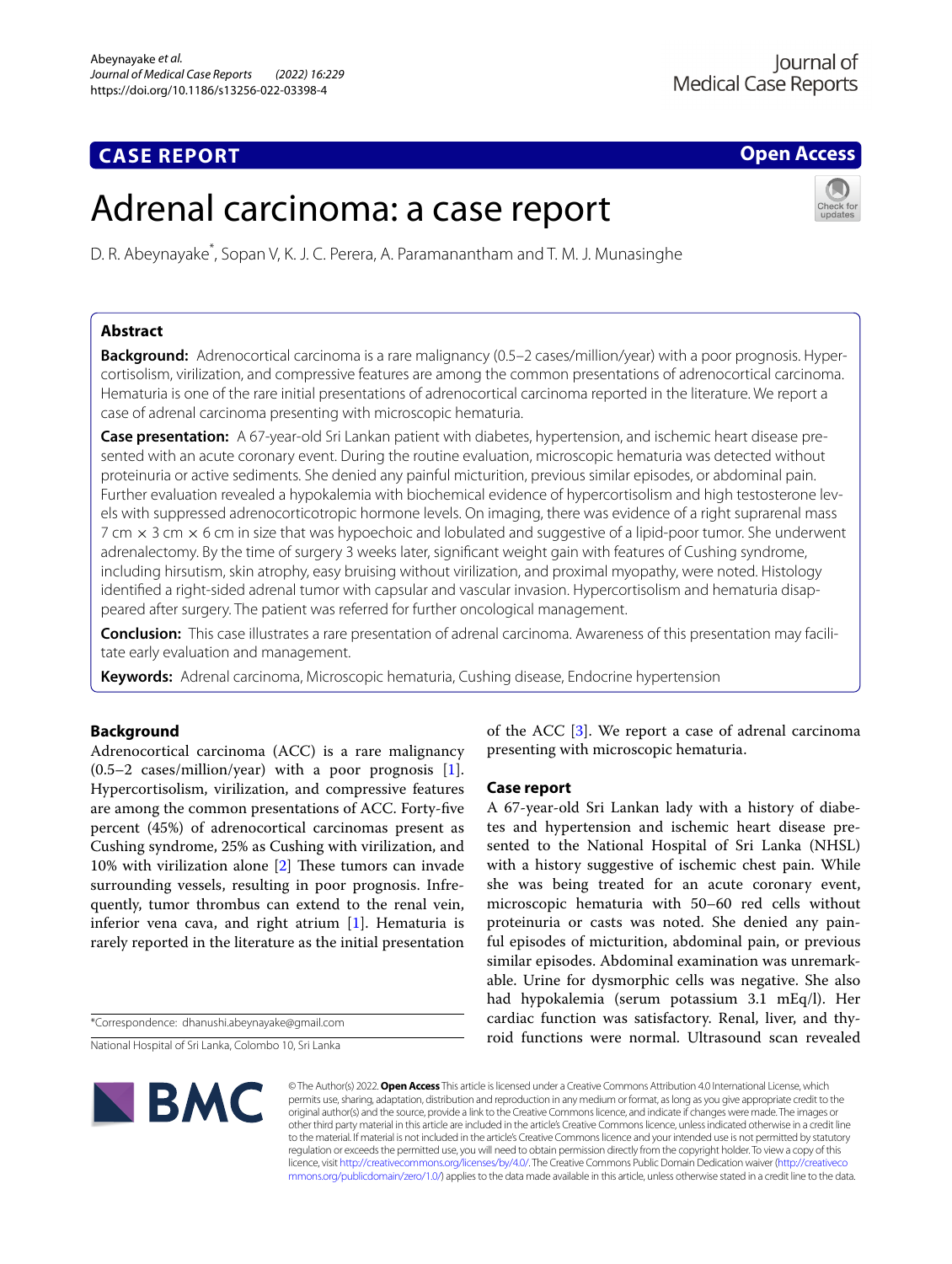a right-sided, 7 cm  $\times$  3 cm  $\times$  6 cm, suprarenal mass that was hypoechoic and lobulated. Contrast-enhanced computed tomography (CT) scan of abdomen was done and revealed a well-defned oval-shaped, softtissue-density lesion in the right suprarenal region suggestive of a lipid-poor adenoma. Her 9 am cortisol was 628 (166–507) nmol/l, serum free testosterone was 14.3 (0.1–1.7) pg/ml, and dehydroepiandrosterone (DHES) was 3.91 (0.03–5.8) μg/ml. Cortisol was not suppressed with high-dose dexamethasone. Adrenocorticotropic hormone (ACTH) level was  $< 5$  (10–50) pg/ml. Renin– aldosterone ratio and urine vanillylmandelic acid were normal. While awaiting surgery for adrenal carcinoma, in 3 weeks' time, signifcant weight gain was noted with an increase in body mass index (BMI) from 26.5 to 30 kg/ m2 . Gradually she developed hirsutism, thin skin, and easy bruising. However, there were no features of virilization or proximal muscle weakness. During the investigation, she developed hypertensive heart failure with recurrent non-ST-elevation myocardial infarctions, which was treated in the intensive care unit. With greatest precautions, adrenalectomy was performed. Histology revealed right-sided adrenal carcinoma with vascular and capsular invasion. Following the surgery, her cushinoid features were abated. Latest 9 am cortisol was 485 (166–507) nmol/l, serum free testosterone was 1.1(0.1– 1.7) pg/ml, and low-dose dexamethasone suppression test was suppressed to 46 (50) nmol/l. Hematuria settled. She was referred for further specialized oncological care

and paraplegia [\[4](#page-2-3)]. Early diagnosis is vital owing to its poor overall prognosis. Five-year survival is 60–80% for tumors confned to the adrenal space, 35–50% for locally advanced disease, and much lower in case of metastatic disease with reported percentages ranging from 0% to 28% [\[2\]](#page-2-1). It is critical to know whether the adrenal mass is malignant or not. Suspicion of ACC might arise if the patients rapidly develop features of adrenocortical hormone excess such as weakness, hypokalemia, wasting and constitutional symptoms, or features of a large abdominal mass. Hirsutism or virilization in women or recent onset gynecomastia in men might be due to excess sex hormone production by an ACC. Evidence of co-secretion of diferent steroids raises suspicion of ACC (especially if sex hormones are involved). ACCs are usually large (> 4 cm) and of inhomogeneous appearance, and characterized by low fat content [\[2](#page-2-1)]. Our patient had a lipidpoor tumor larger than 4 cm, though she did not have features of local invasion on imaging. However, defnite diferentiation between adenoma and carcinoma should be done after pathological assessment.

Advanced adrenal carcinomas present with vascular invasion mainly into renal vein and inferior vena cava (IVC). Since this patient had histologically proven vascular invasion, this is the most likely explanation for the hematuria. Right-sided ACC may grow into the IVC more frequently than left-sided tumors. Left-sided ACC extends into the IVC through the renal vein  $[1]$  $[1]$ . There is



# **Discussion**

with the histology report.

Adrenocortical carcinoma (ACC) is a rare malignancy with an incidence of 0.5–2 cases/million/year [\[1\]](#page-2-0). ACC can occur at any age, with a peak incidence between 40 and 60 years and women being more often afected (55– 60%) [[2\]](#page-2-1). ACC may present as a functionally active adrenal gland in about 50–60% of patients. Hypercortisolism (Cushing syndrome) or mixed Cushing and virilizing syndromes are observed in the majority of these patients. Compressive symptoms such as abdominal discomfort, vomiting, and back pain may be present in 30–40%. In 10–15% of patients, the diagnosis is an incidental fnding. Constitutional symptoms are rarely present [\[2](#page-2-1)]. Unusual clinical manifestations reported include hematuria, lower-extremity edema, Budd–Chiari syndrome, acute abdominal pain, pelvic pain, urinary obstruction, a similar presentation of right-sided ACC without radiological evidence of local invasion reported in the literature [[5\]](#page-2-4).

However, hematuria being the initial presentation of the ACC before the onset of features of hyper functioning adrenal gland is an unusual presentation.

Defnitive cure requires adrenalectomy with intra- and postoperative glucocorticoid replacement in all patients with autonomous cortisol secretion followed by mitotane treatment if indicated [\[2](#page-2-1)]. To date, mitotane has been the only drug that has proven efective in treating patients with metastatic adrenocortical carcinoma [[4\]](#page-2-3). Adjuvant mitotane treatment is recommended in patients without macroscopic residual tumor after surgery but who have a perceived high risk of recurrence [[2\]](#page-2-1).